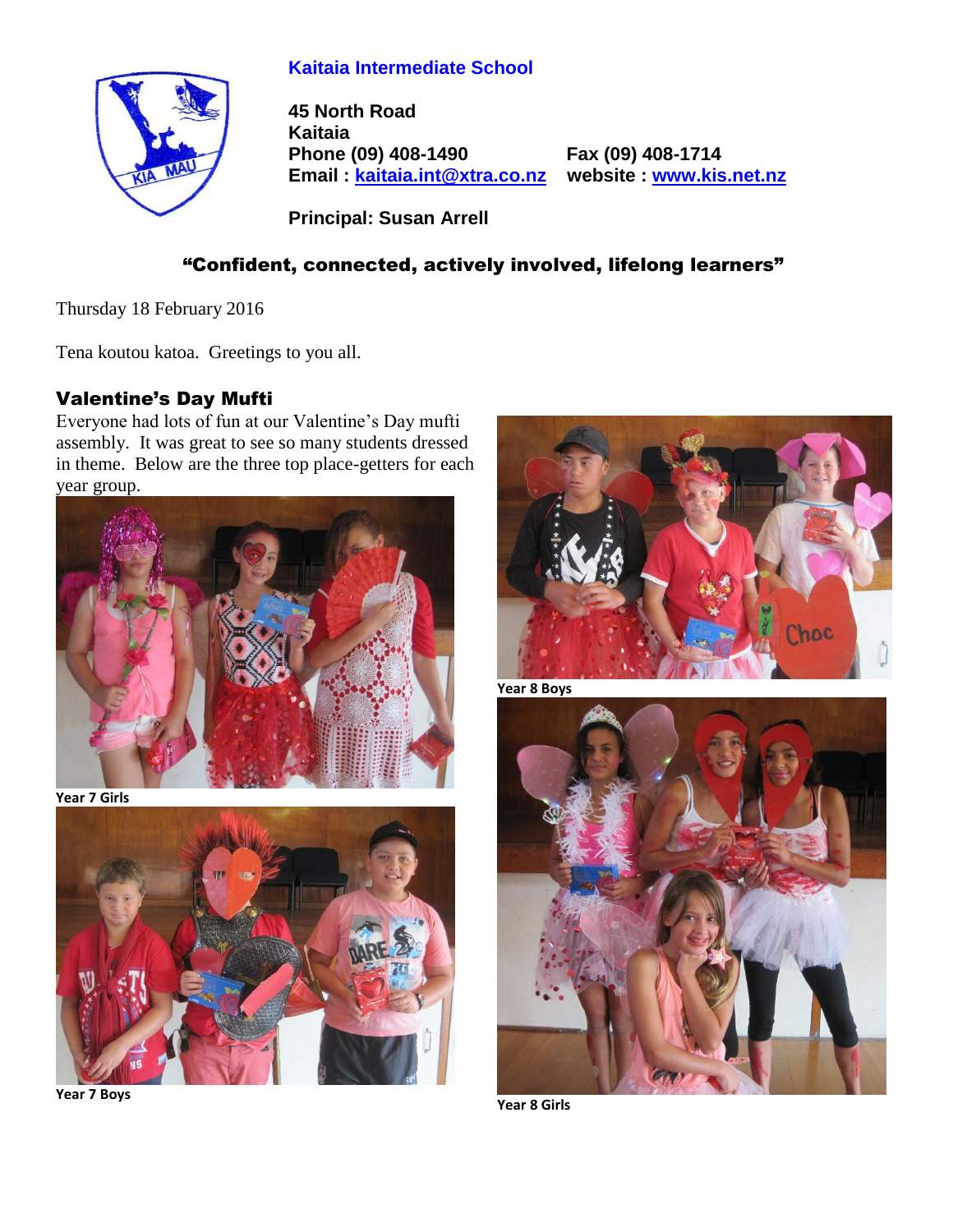## Room 15 Valentine's Day Raffle

Congratulations to the winner of Room 15's Valentine's Day Raffle - S. Penny, ticket number: 0123

## Positive Behaviour for Learning (PB4L)

At Kaitaia Intermediate School we develop positive relationships and become successful learners by:

- Staying, *safe*
- Showing *respect,* and
- Being *responsible*

#### **Last week's 'Gotcha' winners were:**

| Sally Rudolph     | Room 2 |
|-------------------|--------|
| Ella Hilton-Jones | Room 2 |
| Char'lee Jones    | Room 2 |
| Ocean Murray      | Room 4 |
| Tod Sparksman     | Room 4 |
| Jesse Tahu Poata  | Room15 |

#### **The PB4L focus for week 3 and 4 is 'Being Prepared': Show respect**

- I will be ready with all my stationery and resources for every lesson
- I will wear my correct P.E gear for all PE, sports and contact sports
- I will wear the correct school uniform, suitable for the weather e.g. Jacket/sweatshirt when cold, rain jacket when raining)
- I will be on time to school and each class. I will move quickly back to class when the bell rings.

#### **Act Responsibly**

- I will have all the correct stationery/books for learning every day daily
- $I$  will bring my P.E gear,
- I will ensure that all equipment is in my desk or my bag
- I will wear my correct uniform
- I will look after my uniform and label all clothing and put it in my desk or school bag if I need to take it off
- I will be prepared for study– allocate a time, have necessary books/tools to study
- I will make sure I get enough sleep each night and eat a healthy breakfast each morning, pack and eat a healthy lunch
- I will look after my belongings (books named and kept tidily in my desk.)

#### **Be Safe**

- I will have all my stationery, such as pens and pencil, in a pencil case
- I will keep all my school books in my desk
- I will make sure I get to school/class on time
- I will wear my jacket when it is cold and I will wear my rain jacket when it is raining

## Reminder: School Photos next Wednesday 24 February

Reminder the school photos are taking place next Wednesday 24 February. The photographer would prefer online orders and payment. This can be done on: [www.lizdaviesphotography.co.nz](http://www.lizdaviesphotography.co.nz/)

# Reminder: Whanau Hui (Open Day) at KIS next Saturday 27 February

We are holding a Whanau Hui on a Saturday 27 February. This is to enable parents/caregivers/whanau to visit the school, and meet their child's teacher in the classroom. The beginning of the year reports will also be handed out at this time. There will be complimentary barbecued sausages.

The technology teachers will be available to meet with in their classrooms. This will be an ideal opportunity for you to have a look through the technology block. The day will start at 10 a.m. and conclude at 1 p.m. This day will count as a school day and your child will need to attend with an adult to be marked present.

### **Netball Coaches needed – please help!!**

Our school is looking for two parents, willing to volunteer their time to coach two netball teams. Without coaches we won't have any teams. Please be aware that all coaches will need to be police-vetted – forms are held at school. See Vicki or Rob at school.

# Ice Cream Containers

If you have ice cream containers at home that you no longer need please send them along for Room 8.

Ka kite ano

Samell

Sue Arrell Principal

# Important Dates to remember:

- 24 February School Photos
	-
	-
- 27 February Whanau Hui (Open Day)
- 25 February Room 2 Assembly
- 
- 11 March KIS Swimming Sports